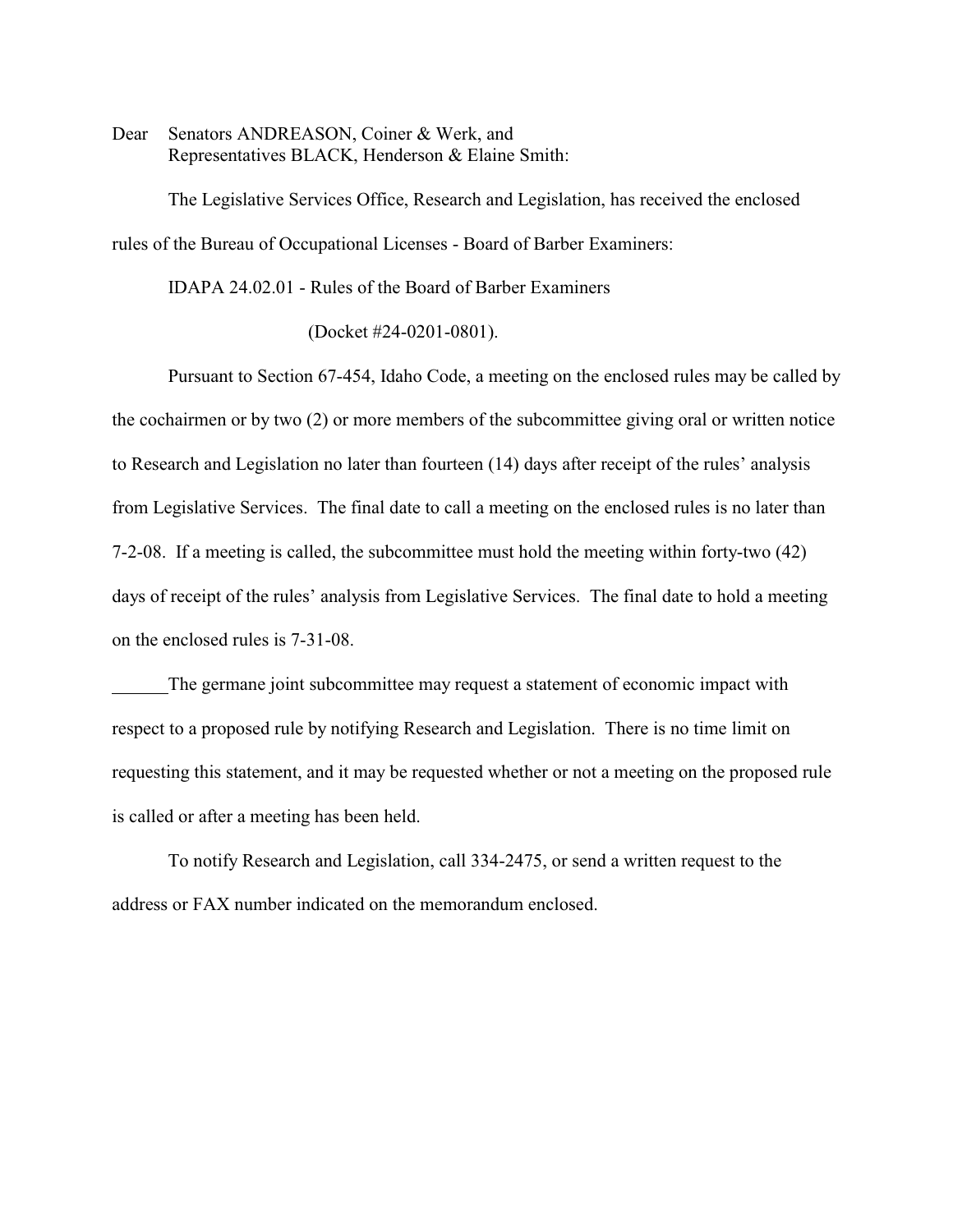# MEMORANDUM

| TO:   | Germane Subcommittees for Administrative Rules Review of the Senate<br>Commerce and Human Resources Committee and the House of Representatives<br><b>Business Committee</b> |
|-------|-----------------------------------------------------------------------------------------------------------------------------------------------------------------------------|
| FROM: | Research and Legislation Staff, Nugent                                                                                                                                      |
| DATE: | June 12, 2008                                                                                                                                                               |

SUBJECT: IDAPA 24.02.01 - Temporary and Proposed Rules of the Bureau of Occupational Licenses-- Board of Barber Examiners (Docket #24-0201-0801)

The Bureau of Occupational Licenses on behalf of the Board of Barber Examiners is proposing to promulgate temporary and proposed rules to implement House Bill No. 455 which the Legislature enacted in 2008. House Bill No. 455 allowed the Board of Barber Examiners to continue to conduct the licensing examination or allow them to approve and utilize a third party examination administrator. These rules would allow that. Additionally, the rules delete the requirement that students register, as there is no statutory authority for this requirement, and provide for degrees from higher educational institutions.

It appears that the proposed rules have been promulgated within the scope of statutory authority granted to the Bureau of Occupational Licenses and the Board of Barber Examiners.

cc: Bureau of Occupational Licenses, Tana Cory & Cherie Simpson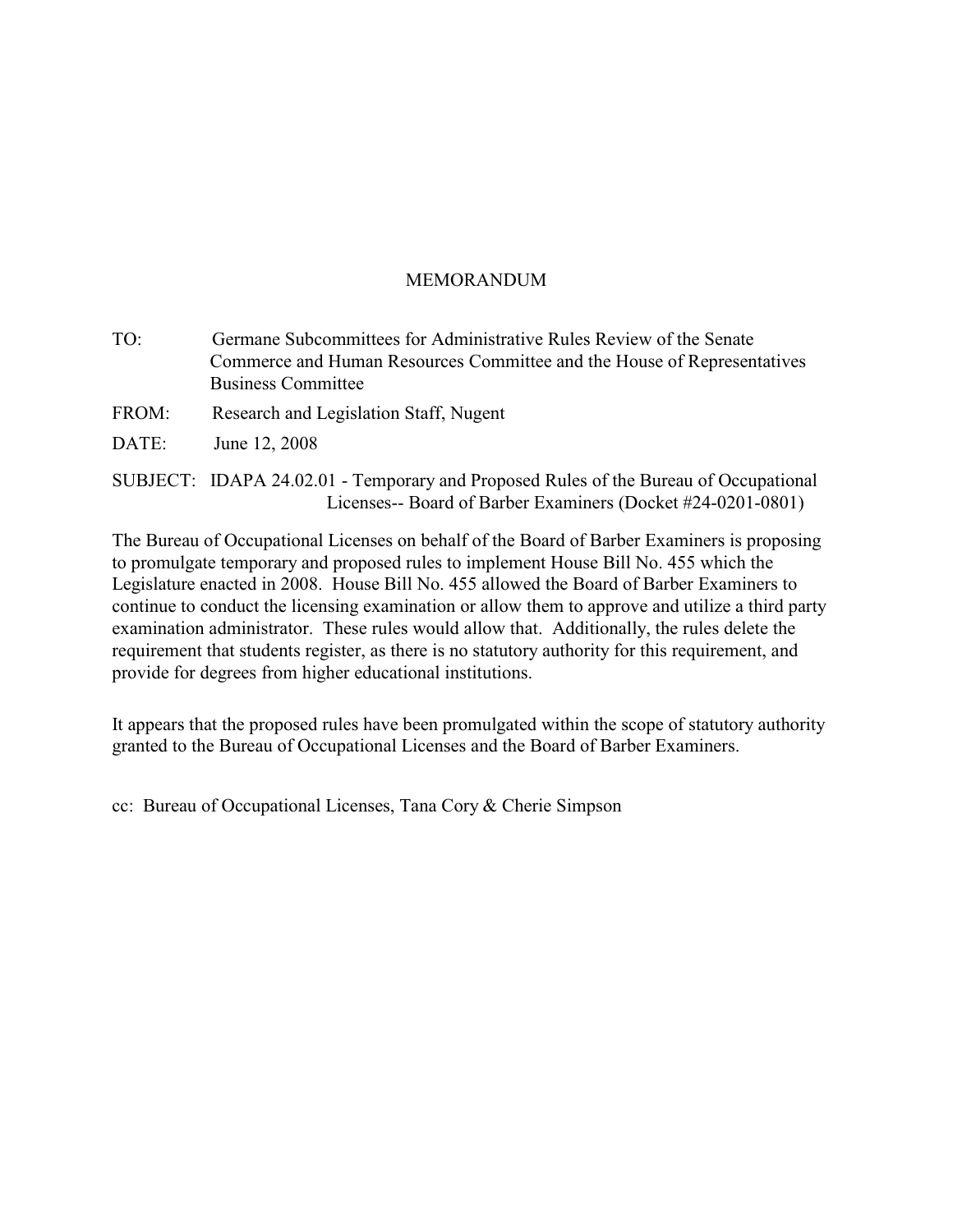# **IDAPA 24 - BUREAU OF OCCUPATIONAL LICENSES**

## **24.02.01 - RULES OF THE BOARD OF BARBER EXAMINERS**

## **DOCKET NO. 24-0201-0801**

## **NOTICE OF RULEMAKING - TEMPORARY AND PROPOSED RULE**

**EFFECTIVE DATE:** The effective date of the temporary rule is July 1, 2008.

**AUTHORITY:** In compliance with Sections 67-5221(1) and 67-5226, Idaho Code, notice is hereby given that this agency has adopted a temporary rule, and proposed rulemaking procedures have been initiated. The action is authorized pursuant to Section 54-521, Idaho Code.

**PUBLIC HEARING SCHEDULE:** Public hearing(s) concerning this rulemaking will be scheduled if requested in writing by twenty-five (25) persons, a political subdivision, or an agency, not later than July 16, 2008.

The hearing site(s) will be accessible to persons with disabilities. Requests for accommodation must be made not later than five  $(5)$  days prior to the hearing, to the agency address below.

**DESCRIPTIVE SUMMARY:** The following is the required finding and concise statement of its supporting reasons for adopting a temporary rule and a nontechnical explanation of the substance and purpose of the proposed rulemaking:

Based on changes made to Title 54, Chapter 5, Idaho Code, in the 2008 legislative session, the Board may contract with a third party examination administrator to save costs for the Board and to provide monthly testing for the applicants. Rules requiring student registration are being deleted as there is no statutory authority for registration. High school equivalency is being expanded to include degrees from institutes of higher learning; and a definition for barber instructor is being corrected to comply with statute.

**TEMPORARY RULE JUSTIFICATION:** Pursuant to Section 67-5226(1)(b), Idaho Code, the Governor has found that temporary adoption of the rule is appropriate for the following reasons:

The 2008 Legislature passed legislation to allow the Board of Barber Examiners to use a third party to administer its exams. Since the law goes into effect July 1st, these rules need to go into effect on that date to comply with the new law and to allow the third party to start administering exams in July. Currently, exams are administered three times a year in Boise by the Board. With this change, exams will be administered on a monthly basis in three locations (Boise, Pocatello, and Post Falls or Spokane). In addition, these rules also delete the requirement that students register as there is no statutory authority for this requirement. Finally, the educational requirement is being expanded to include degrees from higher institutions and to correct the definition of barber instructor to comply with the statute.

**FEE SUMMARY:** Pursuant to Section 67-5226(2), the Governor has found that the fee or charge being imposed or increased is justified and necessary to avoid immediate danger and the fee is described herein: N/A

**FISCAL IMPACT:** The following is a specific description, if applicable, of any negative fiscal impact on the state general fund greater than ten thousand dollars (\$10,000) during the fiscal year: N/A

**NEGOTIATED RULEMAKING:** Pursuant to IDAPA 04.11.01.811, negotiated rulemaking was not conducted because the changes are due to changes in Title 54, Chapter 5, Idaho Code.

**ASSISTANCE ON TECHNICAL QUESTIONS, SUBMISSION OF WRITTEN COMMENTS:** For assistance on technical questions concerning the temporary and proposed rule, contact Cherie Simpson at (208) 334-3233.

Anyone may submit written comments regarding the proposed rulemaking. All written comments must be directed to the undersigned and must be delivered on or before July 23, 2008.

DATED this 3rd day of June, 2008.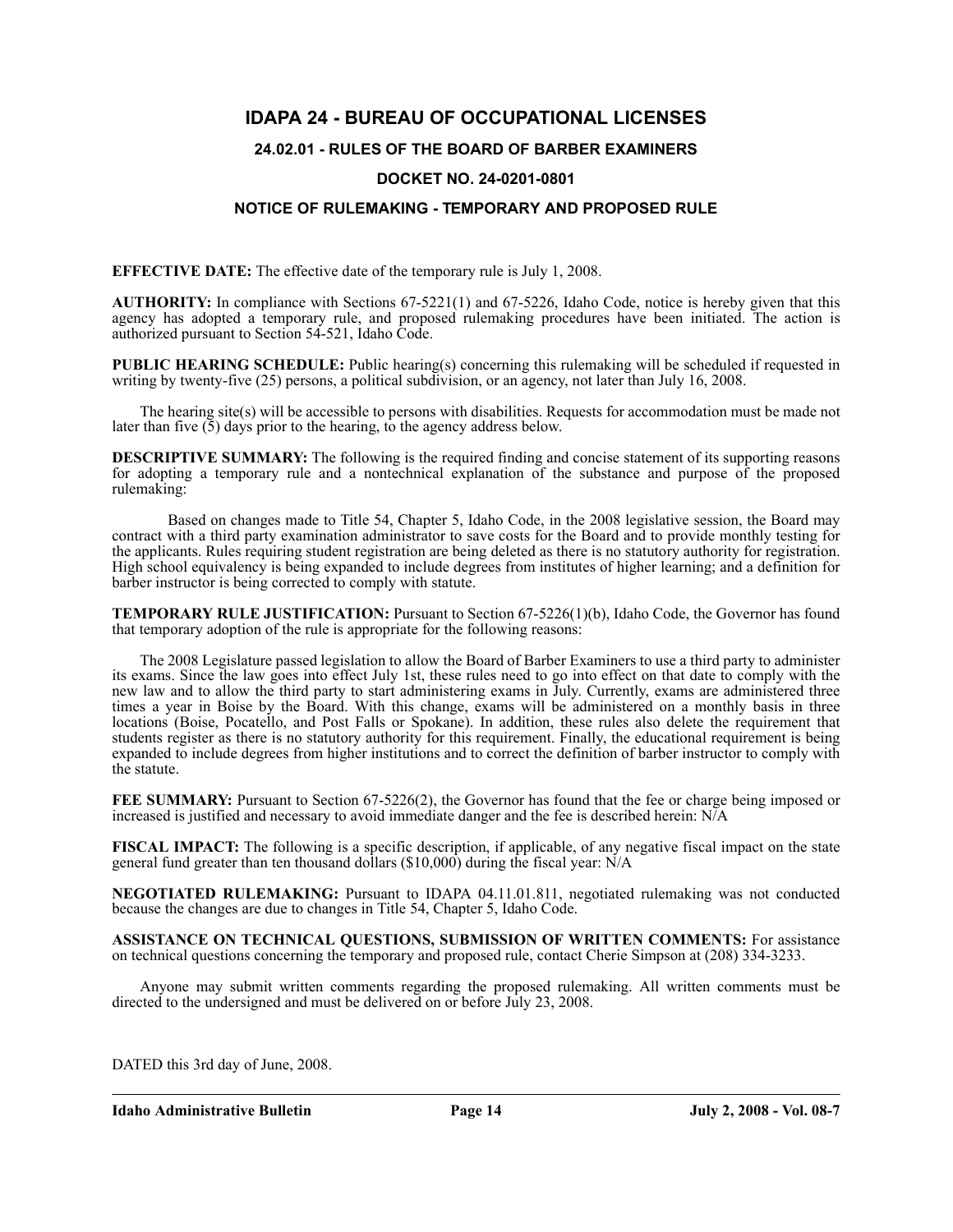Tana Cory Bureau Chief Bureau of Occupational Licenses 1109 Main St., STE 220 Boise, ID 83702 (208) 334-3233 phone (208) 334-3945 fax

## **THE FOLLOWING IS THE TEXT OF DOCKET NO. 24-0201-0801**

#### **010. DEFINITIONS (RULE 10).**

**01. Approved or Approval**. Approved by or approval of the Board as evidenced by formal action of the Board by a written instrument signed by the chairman of the Board or its agent. (3-13-02)

**02. Barber College**. A school or college approved by the Board to teach the practice of barbering as by Section 54-507, Idaho Code, and these rules. (3-13-02) required by Section 54-507, Idaho Code, and these rules.

**03. Board**. The Board of Barber Examiners as prescribed in Section 54-521, Idaho Code. (7-1-93)

**04. First Aid Kit**. First-aid kit means an identifiable assortment of medical supplies, including adhesive bandages, skin antiseptic, disposable gloves, and gauze, which may be used for cleaning and protecting minor emergency traumas of the human body. (3-13-02) minor emergency traumas of the human body.

**05. Hospital Grade**. Hospital Grade means a sanitizing agent registered by the Environmental Protection Agency as an effective germicidal/bactericidal, fungicidal, and virucidal disinfectant when used in accordance with the manufacturer's instructions. (7-1-98)

**06. Practice of Barbering**. Practice of barbering as defined by Section 54-502(2), Idaho Code.

(3-13-02)

**07. Practice of Barber-Styling**. Practice of Barber-Styling as defined by Section 54-502(1), Idaho Code or under the supervision of an instructor as provided in Section 54-507, Idaho Code. (3-13-02)

**08. Barber**. Any person who holds a valid license authorizing said person to practice as a barber pursuant to Section 54-501, Idaho Code. (3-13-02)

**09. Barber-Stylist**. Any person who holds a valid license authorizing said person to practice as a barber-stylist pursuant to Section 54-501, Idaho Code. (3-13-02)

*10. Student Barber. Any person who is registered pursuant to Section 54-529, Idaho Code, to receive instruction in any or all phases of the practice of barbering or barber-styling while under the direct personal supervision of an Idaho licensed instructor in an approved school. (3-13-02)*

**1***1***0. Barber Teacher or Instructor**. Any person who holds a valid license pursuant to Section 54-502*8*, Idaho Code, authorizing said person to teach <u>or practice</u> barbering and barber-styling. The words "Teacher" and "Instructor" mean the same and are used synonymously. "Instructor" mean the same and are used synonymously.

**121. Theoretical Scientific Study**. The study of theoretical subjects of instruction in the practice of g which shall include the subjects set forth in Section 54-507, Idaho Code. (7-1-93) barbering which shall include the subjects set forth in Section 54-507, Idaho Code.

**Idaho Administrative Bulletin Page 15 July 2, 2008 - Vol. 08-7**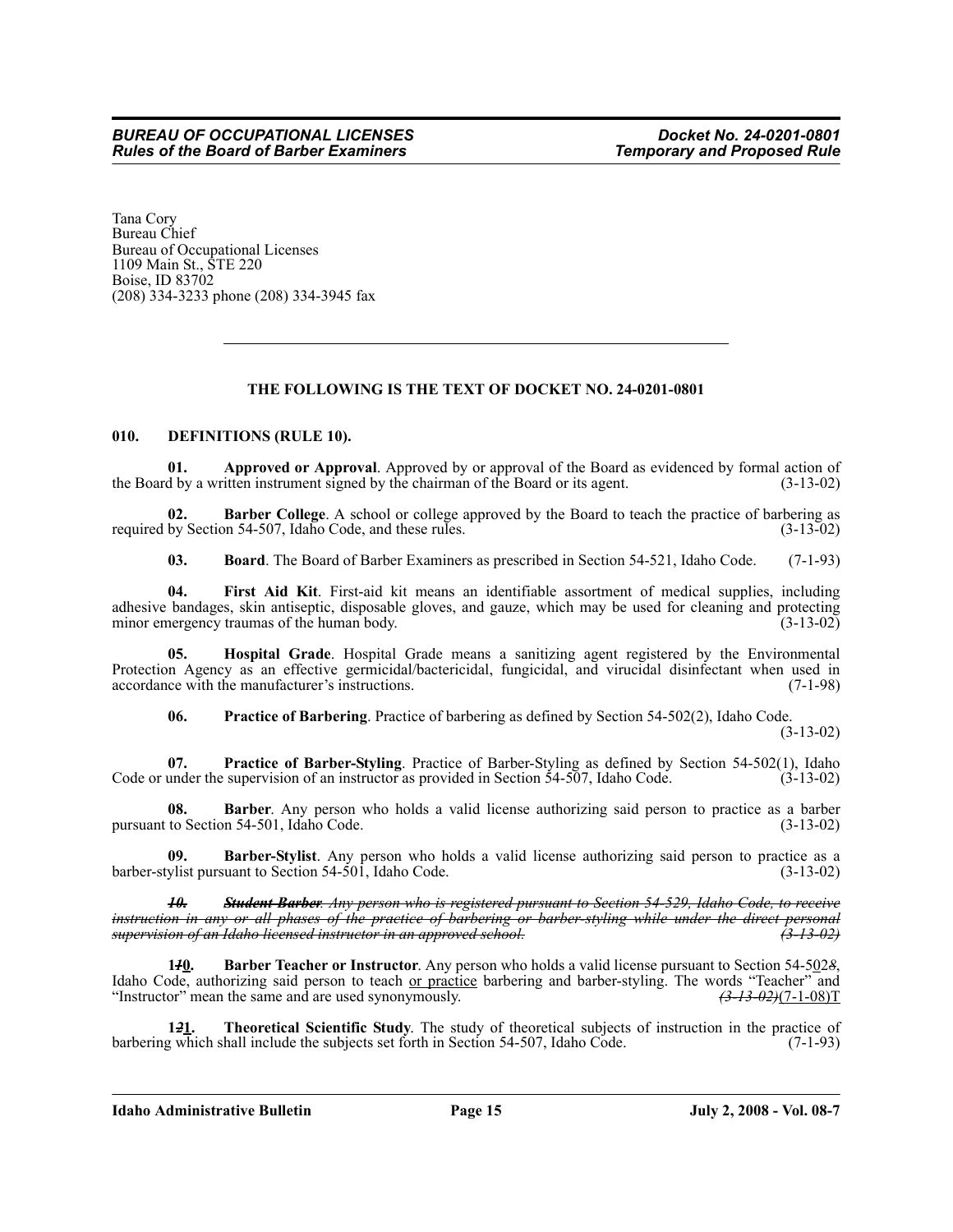#### *BUREAU OF OCCUPATIONAL LICENSES Docket No. 24-0201-0801 Rules of the Board of Barber Examiners*

**1<del>3</del><sub>2</sub>. Barber Shop**. Any establishment licensed pursuant to Section 54-501, Idaho Code, in which por barber-styling is practiced. barbering or barber-styling is practiced.

**1***4***3. Access**. For the purpose of licensed establishments, access shall be defined as a minimum three (3) foot wide unobstructed path within a primary establishment that allows passage to and from entrances, common areas, water sources, restrooms, and contiguous establishments and does not encroach on or overlap any contiguous establishment. (3-13-02) establishment.

**1***5***4. Direct Personal Supervision**. Direct personal supervision shall be defined as supervision by a properly licensed person who is physically present within the licensed area of a school or shop. (3-13-02)

**145.** Bureau. The Bureau of Occupational Licenses as prescribed in Sections 54-605 and 67-2602, Idaho Code. (3-13-02) Idaho Code. (3-13-02)

## *(BREAK IN CONTINUITY OF SECTIONS)*

#### **100. BOARD MEETINGS AND EXAMINATIONS -- DATES -- PLACES -- TERMINATION OF RECORDS (RULE 100).**

**01. Board Meetings**. Regular Board of Barber Examiners meetings shall be held at the office of the Bureau of Occupational Licenses on the second Monday of each July and at such other times and places as may be determined by the Board. (3-13-02) determined by the Board.

**02. Examinations**. Examinations for licensure *to practice as a barber or a barber-stylist in Idaho are to be held at the office of the Bureau of Occupational Licenses on the second Monday of July and at such other times and places as may be determined by the Board* shall be offered at least two (2) times a year and shall be published  $\sqrt{(3-13-02)(7-1-08)}$ T

**03. Records**. All records in the office of the Bureau of Occupational Licenses of applicants who have not qualified for *reexamination* licensure within five (5) years of *notification of failure in any examination* receipt of an application for licensure under the Barber Law will be terminated and destroyed.  $(7-1-93)(7-1$ an application for licensure under the Barber Law will be terminated and destroyed.

### *(BREAK IN CONTINUITY OF SECTIONS)*

#### **150. FEES (RULE 150).**

**01. Examination***/Reexamination* **Fee**. Examination*/Reexamination* fee of *-* seventy-five dollars (\$75) shall be required for each examination administered by the Board. The fee for those examinations administered by a third party administrator shall be that fee determined by the examination administrator and shall be paid directly to the administrator by the applicant.  $(7-1-96)$ 

**02. Endorsement Fee**. Endorsement fee - eighty dollars (\$80). (7-1-93)

**03. Original Barber and Barber-Stylist License Fee**. Original Barber and Barber-Stylist License Fee - twenty-five dollars (\$25). (3-24-05)

**04. Annual Renewal Fee for Barber and Barber-Stylist License**. Annual renewal fee for Barber and Barber-Stylist license - twenty-five dollars (\$25). (3-24-05)

**05. Original Barbershop License Fee**. Original Barbershop license fee - fifty dollars (\$50). (3-18-99)

**06. Annual Renewal Fee for Barbershop License**. Annual renewal fee for Barbershop license - thirty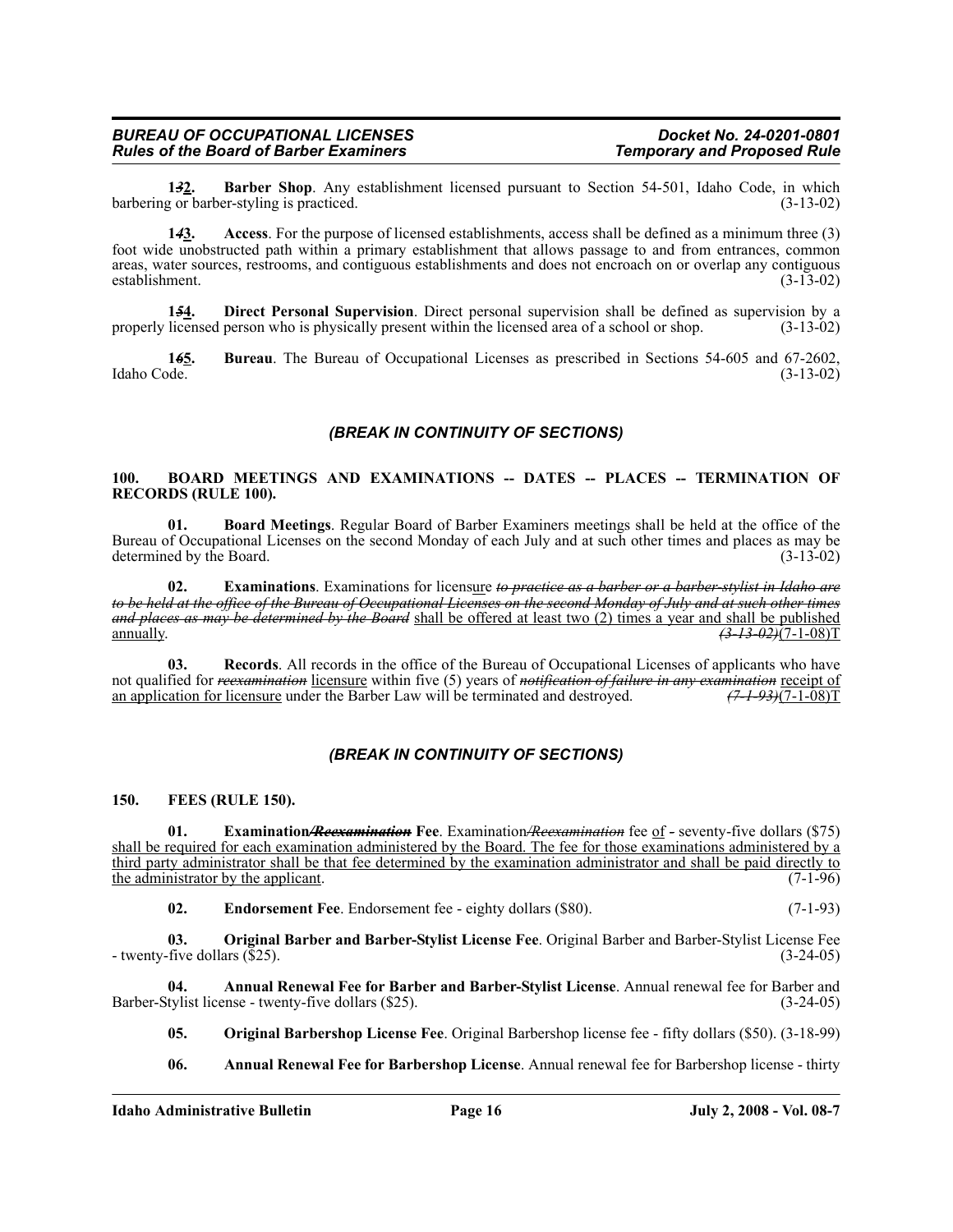#### *BUREAU OF OCCUPATIONAL LICENSES Docket No. 24-0201-0801 Rules of the Board of Barber Examiners*

dollars (\$30). (3-18-99)

**07. Original License and Annual Renewal Fee For Barber College License**. Original license and **propertional Renewal fee for Barber College** license - two hundred dollars (\$200). (3-13-02) annual renewal fee for Barber College license - two hundred dollars (\$200).

**08. Teacher Certificate Examination**. Teacher certificate examination - one hundred dollars (\$100).  $(7-1-93)$ 

**09. Original Teacher License and Annual Renewal For Teacher License**. Original teacher license and annual renewal for teacher license - twenty-five dollars (\$25). (3-24-05)

*10. Student Registration. Student registration - twenty dollars (\$20). (7-1-93)*

**1***1***0. Renewal and Reinstatement of Licenses**. See Sections 54-518 and 67-2614, Idaho Code. (7-1-93)

### *(BREAK IN CONTINUITY OF SECTIONS)*

#### **250. EDUCATIONAL REQUIREMENTS AND EQUIVALENCY (RULE 250).**

**01. High School Education**. The Idaho law as amended by the 1959 Session of the Idaho State Legislature requires that an applicant for license under Sections 54-506 and 54-512, Idaho Code, show proof of having at least two (2) years of high school education. This provision has been interpreted as satisfactory completion of the tenth grade - with eligibility to commence the eleventh grade. (3-13-02)

**02. Equivalent Tenth Grade Education**. The Board will accept any test approved by the United epartment of Education for the purpose of determining equivalent tenth grade education. (4-5-00) States Department of Education for the purpose of determining equivalent tenth grade education.

**03. Degrees**. The Board will accept documents establishing admission to, or an associates, bachelors, or graduate degree from an accredited college or university for the purpose of determining equivalent tenth grade<br>education. (7-1-08) education.  $(7-1-08)T$ 

**0***3***4. Test Fees**. All fees required for any examinations to determine equivalence are the responsibility of the applicant. If an applicant takes the GED equivalence examination and receives an average cutting score of not less than thirty-five (35), with no category below a cutting score of thirty (30), he or she is considered to have the equivalent of a tenth grade education. (3-13-02)

### *(BREAK IN CONTINUITY OF SECTIONS)*

#### **400. EXAMINATION (RULE 400).**

**01.** Content and Passing Grade on Exam. The examination will consist of three (3) portions: theory, Idaho Jurisprudence and practical. An applicant must obtain at least a seventy-five percent  $(75\%)$  grade on each portion to pass the examination.  $(3-13-02)$ portion to pass the examination.

**02. Subjects on Exam**. The examination for licensure as a barber or barber-stylist shall consist of a: (3-13-02)

**a.** Practical demonstration of all or any combination of those services outlined in Section 54-502(2), Idaho Code, for barbers or Section 54-502(1), Idaho Code, for barber-stylists; and (3-13-02)

**b.** Written theory examination covering those topics outlined in Section 54-507(2), Idaho Code, for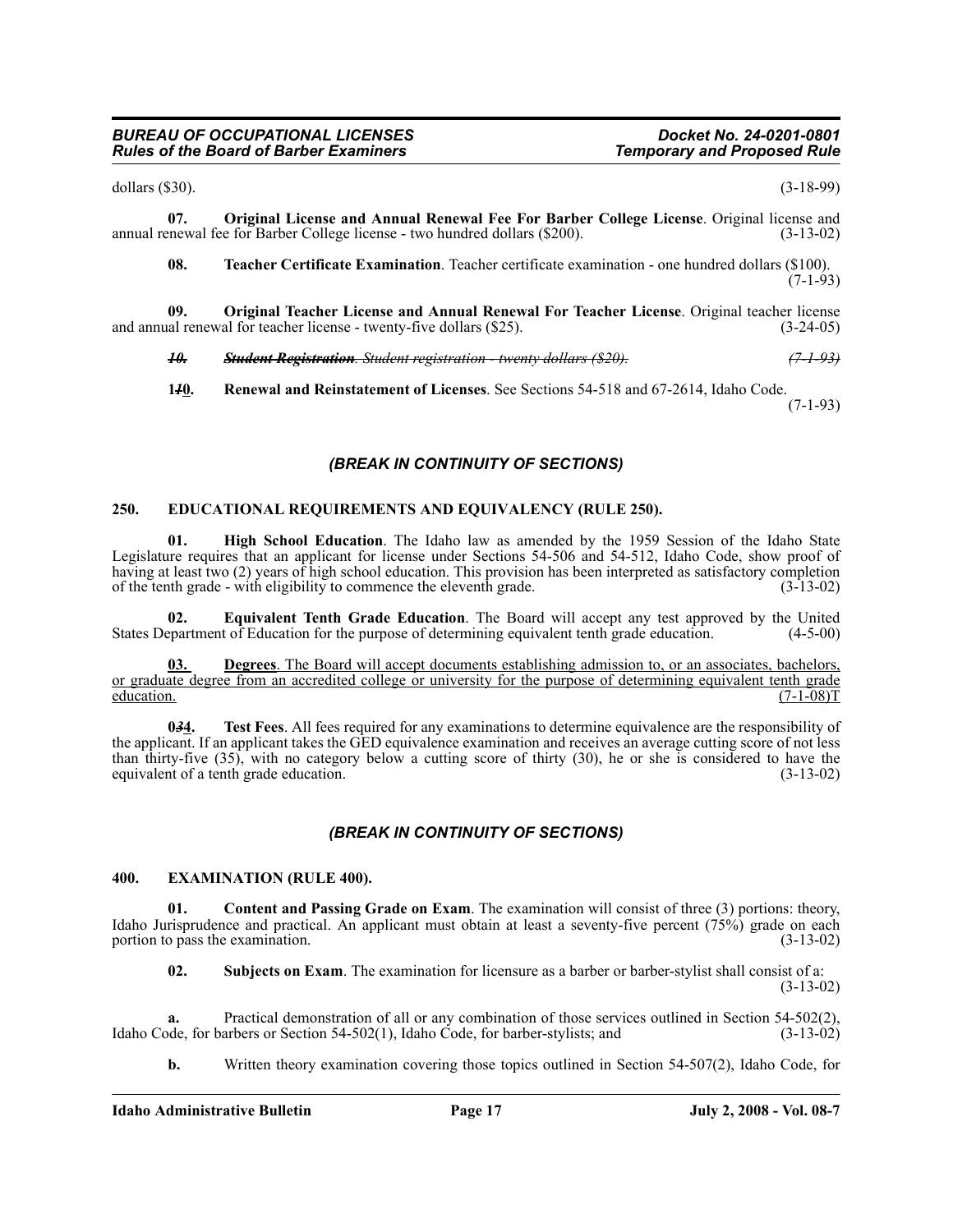barbers or Section 54-507(1), Idaho Code, for barber-stylists; and (3-13-02)

**c.** Written jurisprudence examination covering Title 54, Chapter 5, Idaho Code and IDAPA 24.02.01 "Rules of the Board of Barber Examiners." (3-13-02)

*03. Failure of Exam. An applicant who fails to obtain a grade of at least seventy-five (75%) percent in any portion of the examination is considered to have failed that portion of the examination and is required to file an application for reexamination and pay the required fee and be successfully reexamined on the failed portion(s) prior to licensure. Applicants who fail on their fist examination attempt only will not be required to obtain additional training to be eligible for re-examination. (3-13-02)*

### *(BREAK IN CONTINUITY OF SECTIONS)*

#### **500. SCHOOLS (RULE 500).**

**01. Barber College Instructor Requirements**. A barber college must be under the direct, personal supervision of a registered barber instructor at all times.

**02. Out of State Barber College Requirements**. Barber colleges from out-of-state applying for approval must have licensed instructors in their schools and provide a course of instruction in those areas required in Section 54-507, Idaho Code. (3-13-02)

**03. Barber College Maximum Student Enrollment**. No barber college shall enroll more students than may be adequately supervised, based on the requirements of Section 54-507, Idaho Code. Students enrolled for instructor training shall not count as instructors for the purpose of the instructor/student ratio. (3-13-02)

#### **04. Identification**. (7-1-93)

**a.** Each barber college shall advertise to the public that it is a barber college by displaying a sign which shall contain in letters not less than six inches (6") in height the words "Barber College" or "Barber School." (7-1-93)

**b.** Each barber college shall display in a conspicuous place on its premises a sign stating that the work done therein is done exclusively by students. (7-1-93)

Each barber college shall be separated completely from and have no connecting entrances with sinesses other than licensed cosmetology schools. (3-13-02) shops or other businesses other than licensed cosmetology schools.

#### **05. Sanitation**. (7-1-93)

**a.** Each barber college shall post in a conspicuous place on its premises for the public's information a copy of the rules governing sanitary conditions of barber shops and schools adopted by the Board. Each college shall<br>require strict compliance by its students to the barber laws and rules. (3-13-02) require strict compliance by its students to the barber laws and rules.

**b.** Any violation of Section 54-507, Idaho Code, or these rules by a barber college shall be cause for disciplinary action against the school license or, the revocation of approval in the case of an out of state school, by the Board. Any action by the Idaho State Barber Board for the revocation of a barber schools license or approval shall be in accordance with the provisions set forth in Sections 54-507 and 54-521, Idaho Code. (3-13-02)

**c.** Each barber college shall have adequate space, ventilation and lighting to allow for the safe and sanitary instruction of all phases of barbering and barber-styling as approved by the Board. (3-13-02)

**d.** Each barber college shall provide one (1) restroom for men and one (1) restroom for women. Each restroom shall include a sink with hot and cold running water and approved drainage system. (3-13-02)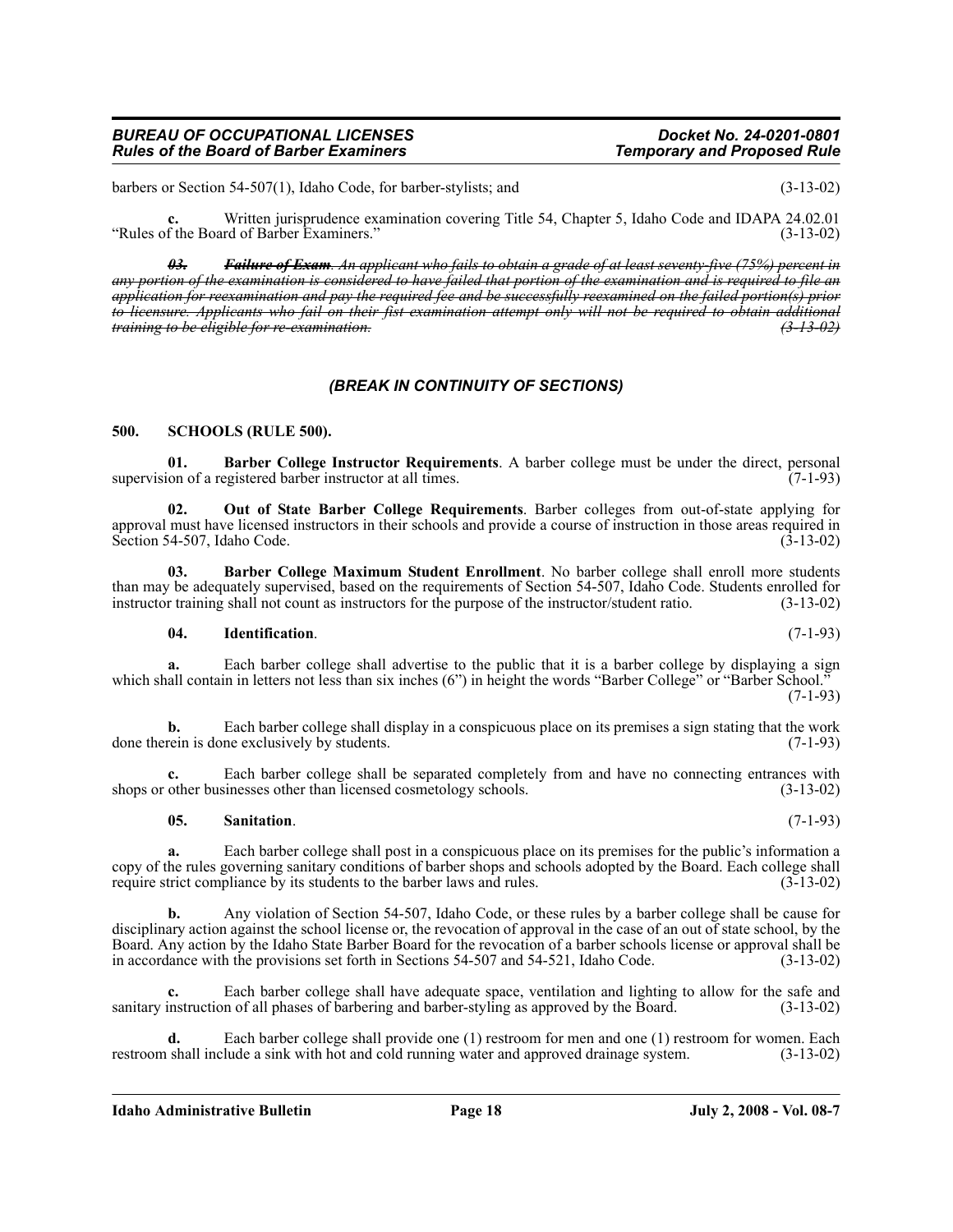**06.** Space Required. Each barber college shall have within the premises in which it is located adequate of facilities to safely accommodate all students, instructors, and customers. (3-13-02) space and facilities to safely accommodate all students, instructors, and customers.

**07. Barber Chair Required**. Each barber chair in each such college shall be of such construction that it may be readily cleaned and it shall be mechanically workable and in good working order. Space between barber chairs, and the workstand or wall, shall be adequate so that no student will be hampered in the performance of his work. Compliance with the requirements of this subsection shall be subject to the determination of the Board and its approval. (7-1-93)

**08. Equipment Requirements**. Each barber college shall have, within the premises in which it is located, adequate equipment, materials, and facilities to provide a complete course of instruction in all phases of barbering and barber-styling. (3-13-02) barbering and barber-styling.

**a.** Classroom and training areas - The classroom and training areas shall be equipped with sufficient apacity and work stations for all enrolled students. (3-13-02) seating capacity and work stations for all enrolled students.

**b.** Each barber college shall furnish each student upon enrollment, a copy of the Barber Laws and Rules.  $(3-13-02)$ 

**09. Textbooks**. Schools shall use texts that cover all phases of barbering and barber-styling. (3-13-02)

#### **10. Curriculum -- Hours -- Theory -- Work Inspected -- Attendance -- School Examination**.

(7-1-93)

**a.** Each barber college shall meet the requirements for admission of students as set forth in Sections 54-506 and 54-507, Idaho Code, and in these rules. (7-1-93)

**b.** Each barber college curriculum shall consist of not less than nine hundred (900) hours for barbers and one thousand eight hundred  $(1,800)$  hours for barber-stylists. Barber students must document satisfactory completion of the entire barber curriculum and graduation from a licensed or approved school before being eligible for the Idaho Barber examination. Barber-styling students must document satisfactory completion of the entire barber-styling curriculum and graduation from a licensed or approved school before being eligible for the Idaho barber-styling examination. The daily schedule of each student shall consist of at least one (1) clock hour of theoretical study or one (1) hour of clinical demonstration in a classroom. (3-13-02) theoretical study or one  $(1)$  hour of clinical demonstration in a classroom.

**c.** Each barber college shall submit complete curriculums for barbering and barber-styling and a school catalog on an annual basis with the application for license renewal to the Board for its approval. If there are no changes in the curriculum or catalog during the previous year, the school may submit a letter of explanation to the Board in place of the curriculum or catalog. (3-13-02) Board in place of the curriculum or catalog.

**d.** Each barber college shall require attendance in all subjects. No Patron shall be released from a chair after being served by a student until all the work performed by the student has been thoroughly inspected and approved by an instructor. (4-5-00) approved by an instructor.

**e.** Each barber college shall issue a certificate of graduation to each student after satisfactory completion of their course of instruction. (3-13-02)

*f. Persons who obtain instruction in an approved school of barbering, but who did not complete the course of instruction and/or did not obtain a license in Idaho, will lose credit for five hundred (500) hours after one (1) year has lapsed since the termination of such instruction, and thereafter an additional two hundred fifty (250) hours for each additional year or portion thereof. (3-13-02)*

## **11. Records Required of Colleges of Barbering**. (7-1-93)

**a.** Schools shall maintain monthly progress records of instruction for each student as established by school policy and procedures that will show daily attendance and academic grades of instructional progress.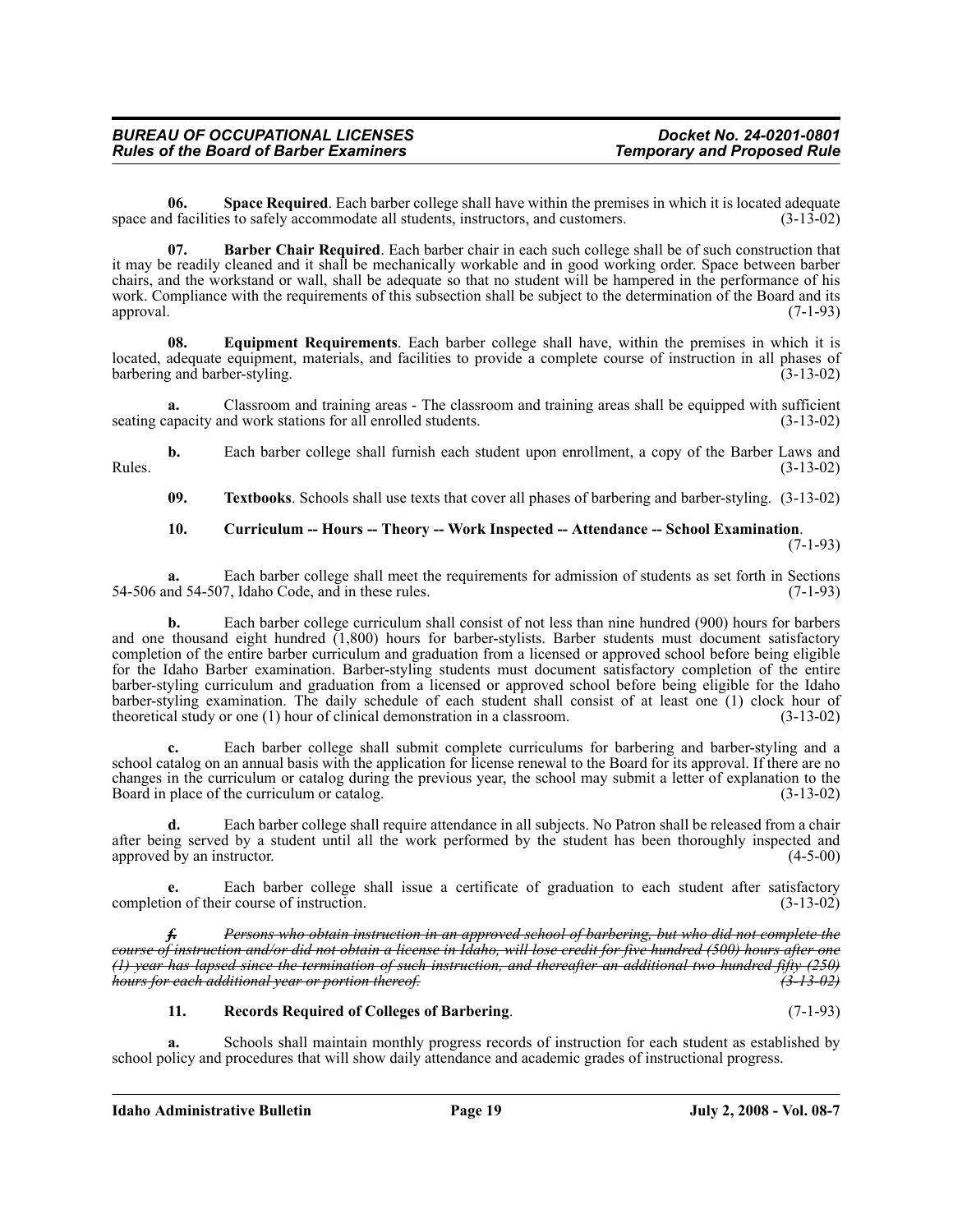#### (3-13-02)

**b.** Progress records shall be signed and dated by the student and a school official and a copy of the signed and dated record shall be provided to the student. The school shall maintain these records for a period of *two* five (*2*5) years following completion or termination of the student's instruction. These records are subject to inspection by the board or its agents at any time. *(3-13-02)*(7-1-08)T

**c.** The information shown on the progress record forms are to be transferred to a Student Record of Instruction form and *filed with the board* provided to the student and maintained by the school for five (5) years. *(3-13-02)*(7-1-08)T

**d.** Each school will be inspected periodically by an agent of the Bureau of Occupational Licenses. (7-1-93)

**e.** When a student's course of instruction at a school has been completed or terminated, the completed operations, and number of hours of instruction are to be recorded by the school on the Record of Instruction Form. This form *or a letter of explanation as to why a student's record of instruction is not being filed with the board by the school* shall be *filed with the Board within thirty (30) days of the completion or termination of each student's*<br>*instruction* provided to the student and maintained by the school for five (5) years. (3-13-02)(7-1-08)T *instruction* provided to the student and maintained by the school for five (5) years.

*f. When a student resumes instruction after they have been terminated, they are required to file a new application, pay an additional fee and become registered to practice as a student. (3-13-02)*

*g***f.** A record of the operations completed by each barber student shall be maintained and include all of the following:  $(3-13-02)$ 

|        | i.    | Haircut.                                                                                           | $(3-13-02)$ |
|--------|-------|----------------------------------------------------------------------------------------------------|-------------|
|        | ii.   | Blow dry (does not include haircut).                                                               | $(3-13-02)$ |
|        | iii.  | Shampoo.                                                                                           | $(3-13-02)$ |
|        | iv.   | Shave or Beard Trim.                                                                               | $(3-13-02)$ |
|        | V.    | Facial or Massage.                                                                                 | $(3-13-02)$ |
|        | vi.   | Hair or Scalp Treatment.                                                                           | $(3-13-02)$ |
|        | vii.  | Curling Iron.                                                                                      | $(3-13-02)$ |
| grade. | viii. | Hygiene and Sanitation shall be taught on a continuing basis and indicated on the report form by a | $(7-1-93)$  |

*hg*. A record of the operations completed by each barber-styling student shall be maintained and all of the following: (3-13-02) include all of the following:

| 1.   | Haircut.                                   | $(3-13-02)$ |
|------|--------------------------------------------|-------------|
| ii.  | Style/blow dry (does not include haircut). | $(3-13-02)$ |
| iii. | Shampoo.                                   | $(3-13-02)$ |
| iv.  | Permanent Wave.                            | $(3-13-02)$ |
| V.   | Shave or Beard Trim.                       | $(3-13-02)$ |
| vi.  | Facial or Massage.                         | $(3-13-02)$ |